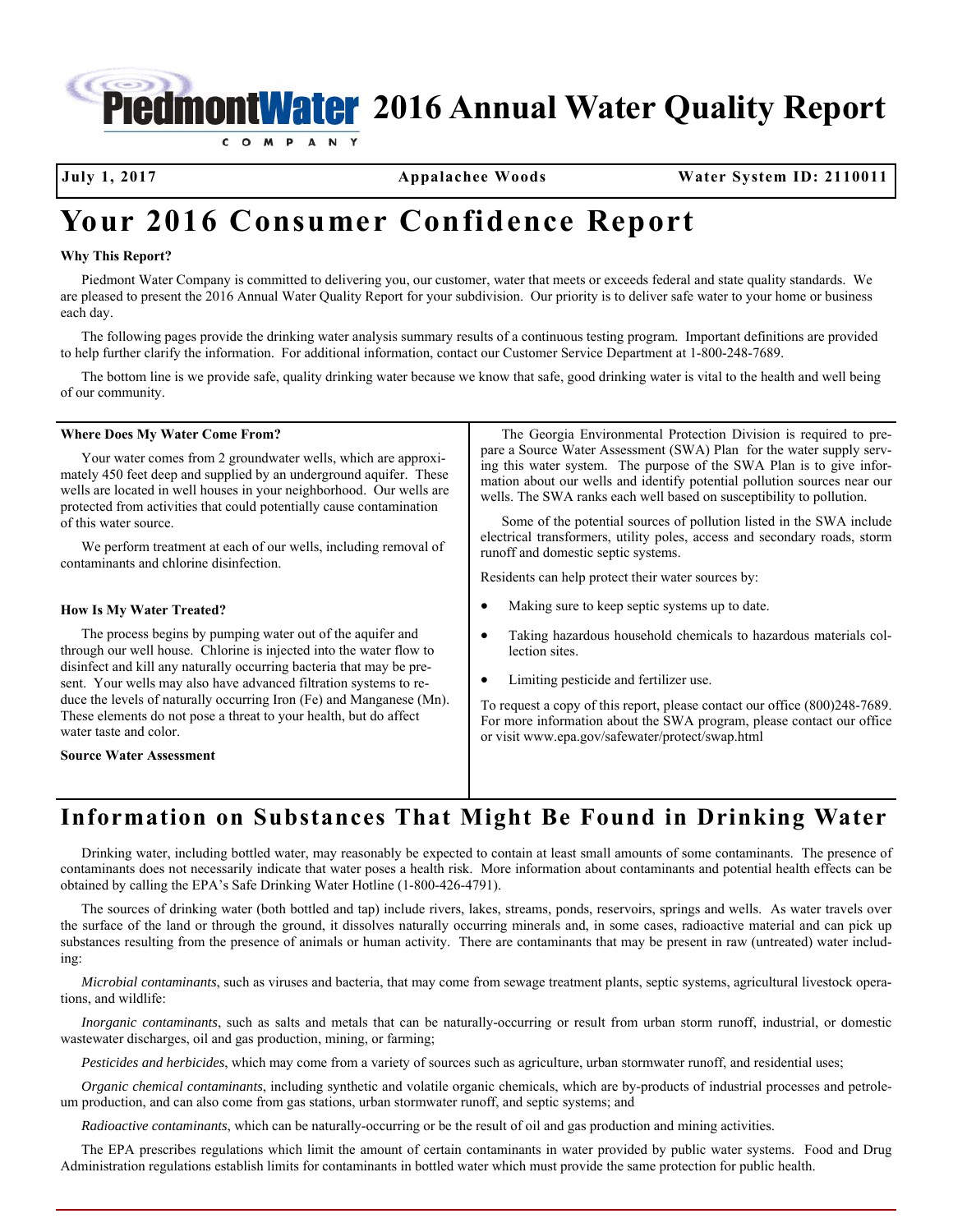### **Notice to People with Health Concerns**

Some people may be more vulnerable to contaminants in drinking water than the general population. Immuno-compromised persons such as persons with cancer undergoing chemotherapy, persons who have undergone organ transplants, people with HIV/AIDS or other immune system disorders, some elderly, and infants can be particularly at risk from infections. These people should seek advice about drinking water from their health care providers. EPA/Centers for Disease Control (CDC) guidelines on appropriate means to lessen the risk of infection by Cryptosporidium and other microbial contaminants are available from the Safe Water Drinking Hotline at 1-800-826-4791.

# **Drinking Water Testing**

Piedmont Water monitors for approximately 200 regulated and unregulated contaminants in drinking water, including pesticides and radioactive contaminants. If a health related contaminant is not listed in this report, Piedmont Water did not detect it in your drinking water.

**Total Coliform Bacteria**: Total Coliform bacteria are naturally present in the environment. Their presence is an indicator that other potentially harmful bacteria may be present. Piedmont Water uses chlorine to control these bacteria. Total Coliform samples are collected from both the source water and the distribution system.

**Nitrates/Nitrites:** These nutrients can support microbial growth (bacteria and algae). Nitrate and nitrite levels exceeding the standards can contribute to health problems.

**Barium, Chromium, Uranium and Fluoride:** Metals are a group of similar elements that occur in the earth's crust. Metals (arsenic, barium, chromium, and uranium) and other minerals (fluoride) can dissolve into water that is in contact with soil or in groundwater aquifers.

**Disinfection Byproducts:** During disinfection, certain byproducts form as a result of chemical reactions between chlorine and naturally occurring organic matter in the water. These byproducts can have negative health effects. The disinfection process is carefully controlled to remain effective, while keeping byproduct levels low.

### **Concerning Lead in Our Water**

Infants and young children are typically more vulnerable to lead (atomic symbol Pb) in drinking water than the general population. It is possible that lead levels at your home may be higher than those at other homes in the community as a result of materials used in your home's plumbing. In order to ensure the lowest possible lead levels, tap water should be flushed for thirty seconds to two minutes before use. If you are concerned about elevated lead levels in you home's water, you can have the water tested. Additional information is available from the EPA's Safe Drinking Water Hotline at 1-800-426-4791.

If present, elevated levels of lead can cause serious health problems, especially for pregnant women and young children. Lead in drinking water is primarily from materials and components associated with service lines and home plumbing. **The Appalachee Woods water system** is responsible for providing high quality drinking water, but cannot control the variety of materials used in plumbing components. When your water has been sitting for several hours, you can minimize the potential for lead exposure by flushing your tap for 30 seconds to 2 minutes before using water for drinking or cooking. If you are concerned about lead in your water, you may wish to have your water tested. Information on lead in drinking water, testing methods, and steps you can take to minimize exposure is available from the Safe Drinking Water Hotline (1-800-426-4791) or at http://www.epa.gov/safewater/lead.

**Corrosion Treatment:** Piedmont Water's corrosion treatment reduces corrosion in plumbing by increasing the pH of the water. Comparison of monitoring results with pH adjustment can show over 50 percent reduction in lead at the tap.

#### **[REST OF PAGE LEFT INTENTIONALLY BLANK]**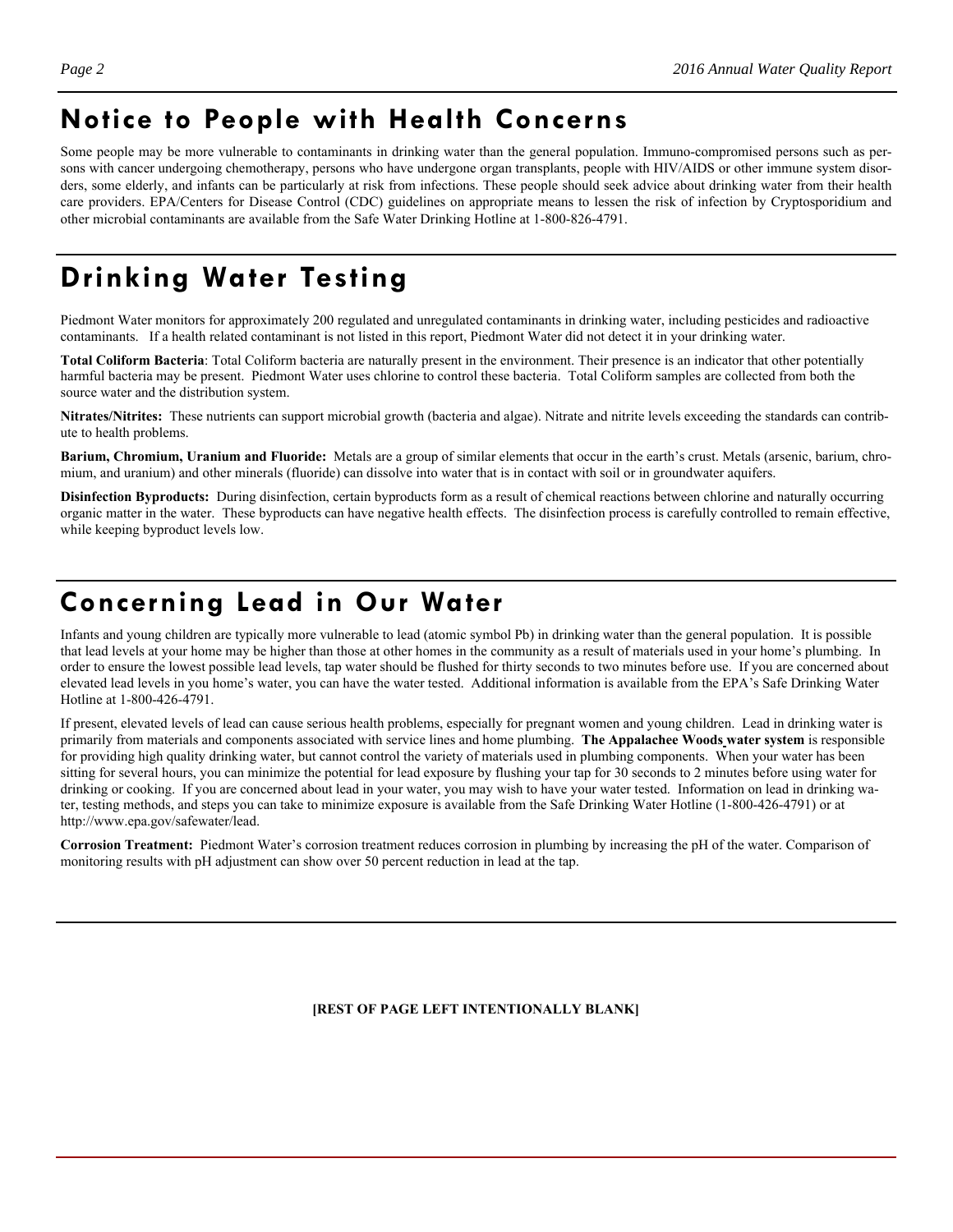### *Page 3*

# **Drinking Water Analysis Table**

The table below lists all of the drinking water contaminants that we detected from January 1, 2016 to December 31, 2016. The presence of contaminants in the water does not necessarily indicate that the water poses a health risk. The EPA or State requires us to monitor for certain contaminants less than once per year because the concentrations of these contaminants do not change frequently. Results from previous years reflect the most recent test results for that contaminant.

| <b>Contaminant</b> / Type                                  | MCLG/<br><b>MRDLG</b> | MCL/<br><b>MRDL</b> | Your<br>Water | Range          | <b>Sample Date</b> | <b>Violation</b> | <b>Typical Source</b>                                                                                                         |
|------------------------------------------------------------|-----------------------|---------------------|---------------|----------------|--------------------|------------------|-------------------------------------------------------------------------------------------------------------------------------|
| Nitrate (ppm) / IOC                                        | 10                    | 10                  | ND            | ND-ND          | 2016               | No               | Runoff from fertilizer use; Leaching from septic tanks,<br>sewage; Erosion of natural deposits.                               |
| Flouride (ppm) / IOC                                       | 4                     | 4                   | 0.35          | $ND-0.35$      | 2016               | N <sub>o</sub>   | Erosion of natural deposits; Water additive which<br>promotes strong teeth; Discharge from fertilizer and<br>aluminum plants. |
| TTHM's (ppb)/DIS<br>(Total Trihalomethenes)                | NA                    | 80                  | ND            | NA             | 2012               | N <sub>o</sub>   | By-products of drinking water disinfection.                                                                                   |
| <b>Haloacetic Acids / DIS</b><br>$(ppb)$ (HAA5)            | <b>NA</b>             | 60                  | ND            | <b>NA</b>      | 2012               | No               | By-products of drinking water disinfection.                                                                                   |
| Lead (ppb) / IOC                                           | $\theta$              | 15                  | $\theta$      | $0-0$          | 2015               | N <sub>o</sub>   | Corrosion of household plumbing systems; Erosion of<br>natural deposits.                                                      |
| Copper (ppm) / IOC                                         | 1.3                   | 1.3                 | 0.155         | $0.037 - 0.16$ | 2015               | No               | Corrosion of household plumbing systems; leaching<br>from wood preservatives.                                                 |
| Alpha (pCi/L) / Radionu-<br>clides                         | $\overline{0}$        | 15                  | $\mathbf{0}$  | $0-0$          | 2015               | N <sub>o</sub>   | Erosion of natural deposits.                                                                                                  |
| Radium 226 plus Radium<br>228 (pCi/L) / Radionu-<br>clides | $\theta$              | 5                   | $\theta$      | $0-0$          | 2015               | N <sub>o</sub>   | Erosion of natural deposits.                                                                                                  |
| Chlorine <sub>Free</sub> (mg/L) /DIS                       | NA                    | 4                   | 1.1           | $0.9 - 1.4$    | 2016               | N <sub>o</sub>   | Drinking water disinfectant.                                                                                                  |

# **Definitions**

The table contains many terms and abbreviations that may not be familiar. To help you better understand these terms, we have provided the following definitions.

AL - Action Level: The concentration of a contaminant which, if exceeded, triggers treatment or other requirements which a water system must follow.

DIS—Disinfection By-productsw, By-Product precursors and Disinfectant Residuals

IOC—Inorganic Contaminant.

MCL - Maximum Contaminant Level: The highest level of a contaminant that is allowed in drinking water. MCLs are set as close to the MCLGs as feasible using the best available treatment technology.

MCLG - Maximum Contaminant Level Goal: The level of a contaminant in drinking water below which there is no known or expected risk to health. MCLGs allow for a margin of safety.

MRDL - Maximum Residual Disinfectant Level: The highest level of disinfectant allowed in drinking water. There is convincing evidence that addition of disinfectant is necessary for control of microbiological contaminants.

MRDLG - Maximum Residual Disinfectant Level Goal: The level of drinking water disinfectant below which there is no know expected risk to health.

NA - Not Applicable

ND - Not Detected: Laboratory analysis indicates that the constituent is not present.

ppb - Parts per billion: One part substance per billion parts water (or micrograms per liter)

ppm - Parts per million: One part substance per million parts of water (or milligrams per liter)

pCi/L –Picocuries per liter: A measure of radioactivity

#### **[REST OF PAGE LEFT INTENTIONALLY BLANK]**